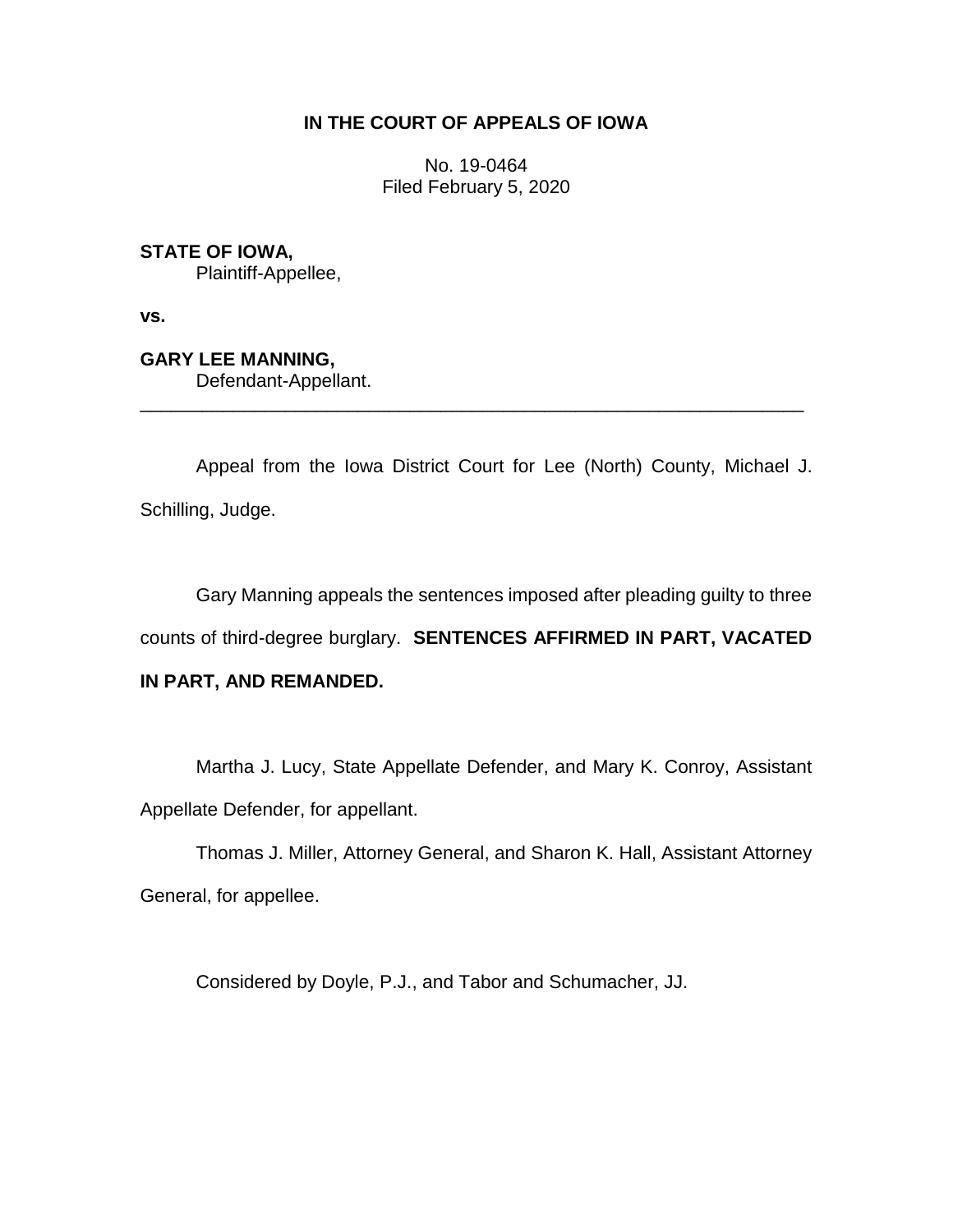### **DOYLE, Presiding Judge.**

Gary Manning appeals his sentences to three counts of third-degree burglary relating to burglaries in Donnellson and West Point in October 2018.<sup>1</sup> Manning agreed to plead guilty in exchange for the State dismissing the remaining charges in this case and charges in four other cases. After accepting his pleas, the district court sentenced Manning to serve three consecutive terms of no more than five years of incarceration and ordered him to pay \$7070 in victim restitution. We review a challenge to the legality of a sentence for correction of errors at law. *See State v. Petty*, 925 N.W.2d 190, 195 (Iowa 2019).

### **I. Improper Sentencing Factor.**

 $\overline{a}$ 

Manning contends the court relied on an improper factor in imposing his sentences. *See State v. Wickes*, 910 N.W.2d 554, 572 (Iowa 2018) (stating that we only overturn a sentence that is within statutory parameters if the court abused its discretion or relied on improper sentencing factors). The legislature has directed the court to consider which sentence "will provide maximum opportunity for the rehabilitation of the defendant, and for the protection of the community from further offenses by the defendant and others." Iowa Code § 901.5 (2018). In doing so, the court may consider such pertinent factors as the defendant's character, propensity to reoffend, and chances of reform. *See State v. Knight*, 701 N.W.2d 83, 86-87 (Iowa 2005). But a sentencing court may not rely upon additional,

2

<sup>1</sup>Our supreme court decided recent amendments to Iowa Code section 814.6 (2019), limiting direct appeals from guilty pleas apply only prospectively and do not apply to cases, like this one, pending on July 1, 2019. *See State v. Macke,* 933 N.W.2d 226, 235 (Iowa 2019).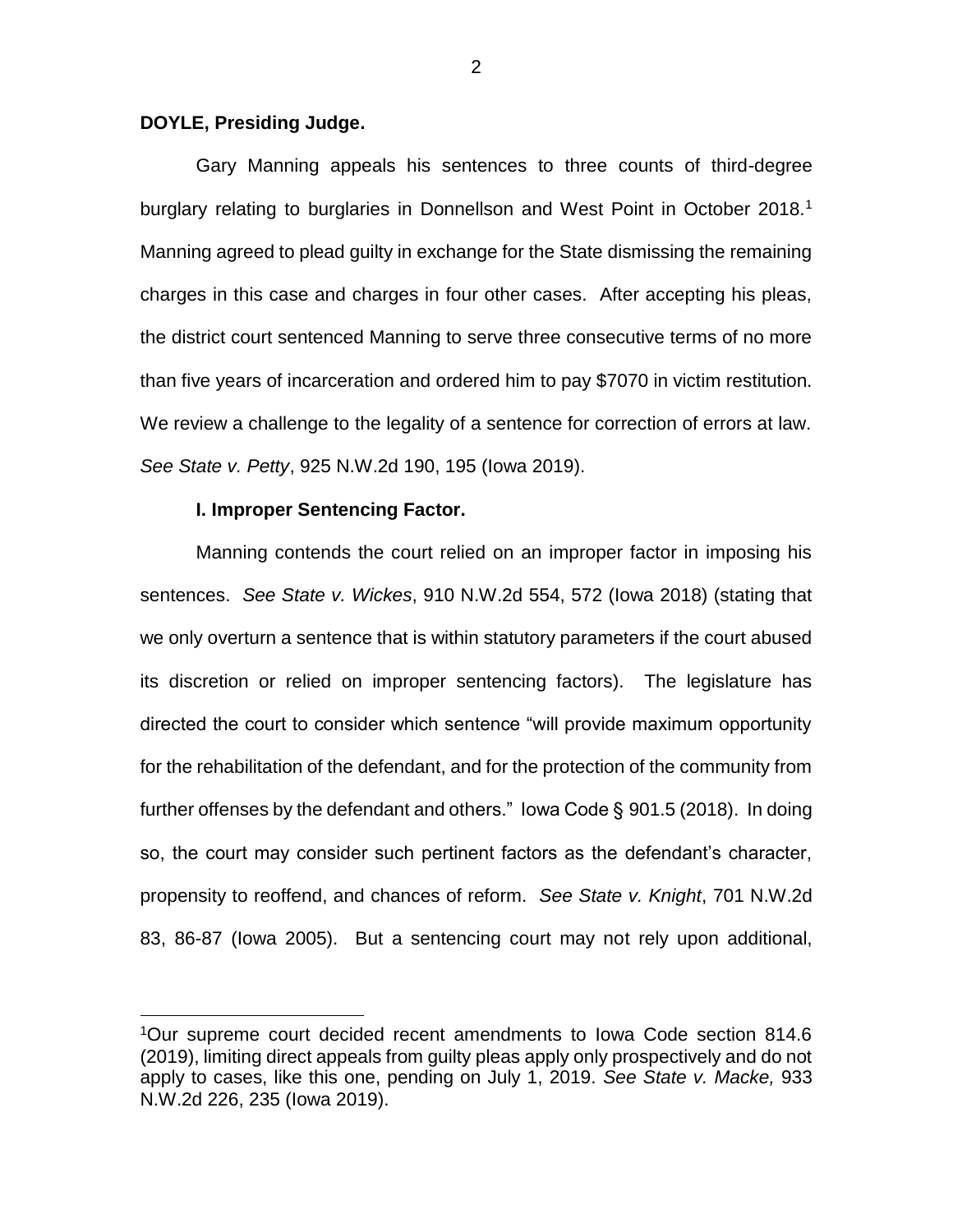unproven, and unprosecuted charges if the defendant has not admitted to the charges or facts are not presented to show the defendant committed the offenses. *See State v. Formaro*, 638 N.W.2d 720, 725 (Iowa 2002). If the court uses an improper consideration, resentencing is required. *See State v. Grandberry*, 619 N.W.2d 399, 401 (Iowa 2000).

In imposing Manning's sentences, the district court considered the statements made at the sentencing hearing, the presentence investigation and its recommendation, and Manning's letter to the court. It determined that incarceration was appropriate based on the facts and circumstances of the offenses, which include "the number of offenses, the fact that [his] family members were involved in a criminal enterprise, coupled with [his] criminal record which goes back thirty years, and the fact that these crimes were committed while [he was] on probation for similar crimes." And the court reiterated these factors in stating why it imposed consecutive sentences, explaining:

(1) It is the recommendation made by the prosecuting attorney. (2) You have a lengthy criminal record spanning approximately thirty years. (3) These offenses were committed while you were on probation for similar offenses. (4) And perhaps most importantly of all, you involved your entire family in this criminal enterprise.

Manning argues the court improperly relied on his family's involvement in the offenses when it sentenced him. The question is whether the record sufficiently establishes this factor. *See State v. Longo*, 608 N.W.2d 471, 474 (Iowa 2000). Manning first argues the record does not establish that his "entire family" was involved because his daughter from a previous relationship, stepson, siblings, and parents were never implicated in his crimes. But the court's reference to Manning's "entire family" is more hyperbolic than literal. Manning was charged with the crime.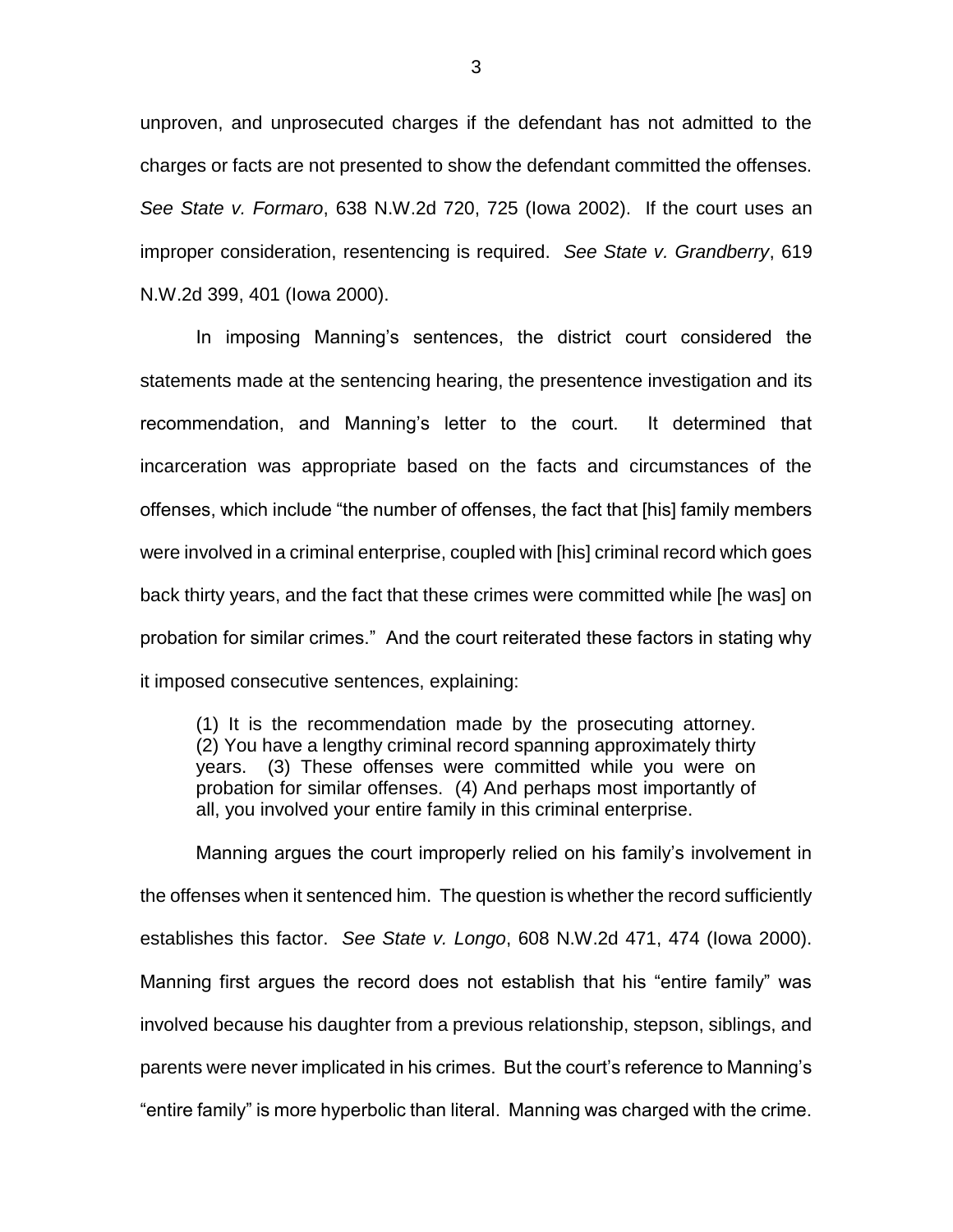So was his wife. Manning and his wife have two children together, and they were also charged. Because nothing suggests the court believed or had any reason to believe additional family members were involved, it is evidence that the court's reference to Manning's "entire family" was limited to these four actors.

But Manning also argues that the court improperly considered the involvement of his wife and sons in the crimes. Manning never admitted their involvement at the plea or sentencing hearings. And though the minutes of evidence indicate their involvement, Manning never admitted the information was true or accurate. *See State v. Lovell*, 857 N.W.2d 241, 243 (Iowa 2014) (noting that the sentencing court should only consider facts contained in the minutes that are admitted or otherwise established as true). Nor was the information necessary to establish a factual basis for his pleas. *See State v. Gonzalez*, 582 N.W.2d 515, 517 (Iowa 1998) ("Where portions of the minutes are not necessary to establish a factual basis for a plea, they are deemed denied by the defendant and are otherwise unproved and a sentencing court cannot consider or rely on them."). The prosecutor also discussed the involvement of Manning's sons while discussing Manning's criminal history, stating:

It appears, although this would be a misdemeanor offense, contributing to the delinquency of a minor in 1988. I think that's relevant for today because Mr. Manning's co-defendants in these causes include his own two sons, 19-year-old and, I believe, 21-yearold, who also pled guilty. Neither have been sentenced yet, or are awaiting to be sentenced, for class "D" felonies as well.

So this man was supposed to be a role model for his sons to show them the difference between right and wrong. And, instead, he was using drugs with them and burglarizing storage units with them. So it's just an absolute travesty that these kids would have that environment to grow up in and expect to succeed.

4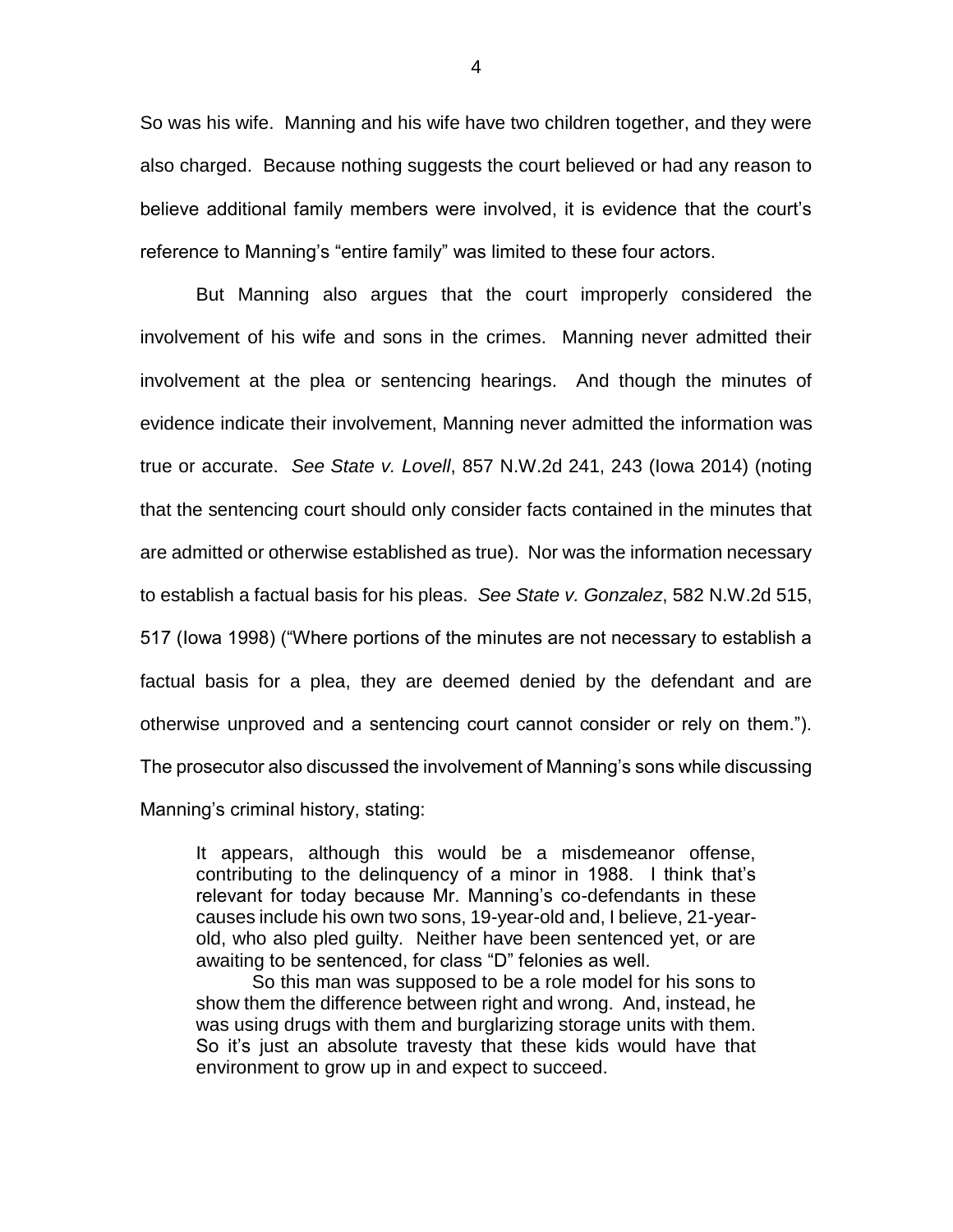Manning argues that the prosecutor's statements alone are insufficient to prove a fact, but the presentence investigation report notes that Manning's wife and sons "are co-defendants" and lists their respective case numbers. Because Manning never challenged this portion of the report, the court was free to consider it. *See Grandberry*, 619 N.W.2d at 401.Thus, the record establishes that Manning's wife and sons were involved in the crimes, and the district court did not err in relying on this circumstance in imposing the sentences.

#### **II. Restitution.**

 $\overline{a}$ 

Manning also challenges the portion of the sentencing order assessing him \$7070 in victim restitution. He argues the court erred by ordering him to pay \$6200 in victim restitution that related to dismissed charges. $2$ 

Our restitution statute requires offenders to pay restitution for victims of their criminal activities and defines a "victim" as "a person who has suffered pecuniary damages as a result of the offender's criminal activities." Iowa Code §§ 910.1(4) (defining "victim"), 910.2(1)(a) (requiring the court to order offenders pay restitution for victims of their criminal activities). A restitution award must have a reasonable basis in the evidence and cannot be speculative or imaginary. *See State v. Watts*, 587 N.W.2d 750, 752 (Iowa 1998). And the State must show a causal connection between the criminal act and damage. *See State v. Holmberg*, 449 N.W.2d 376, 377 (Iowa 1989).

Ordinarily, the court can only order restitution on charges to which the offender pleads guilty. *See State v. Petrie*, 478 N.W.2d 620, 622 (Iowa 1991). A

 $2$  Because this issue is dispositive, we need not address Manning's other claims regarding victim restitution related to the dismissed charges.